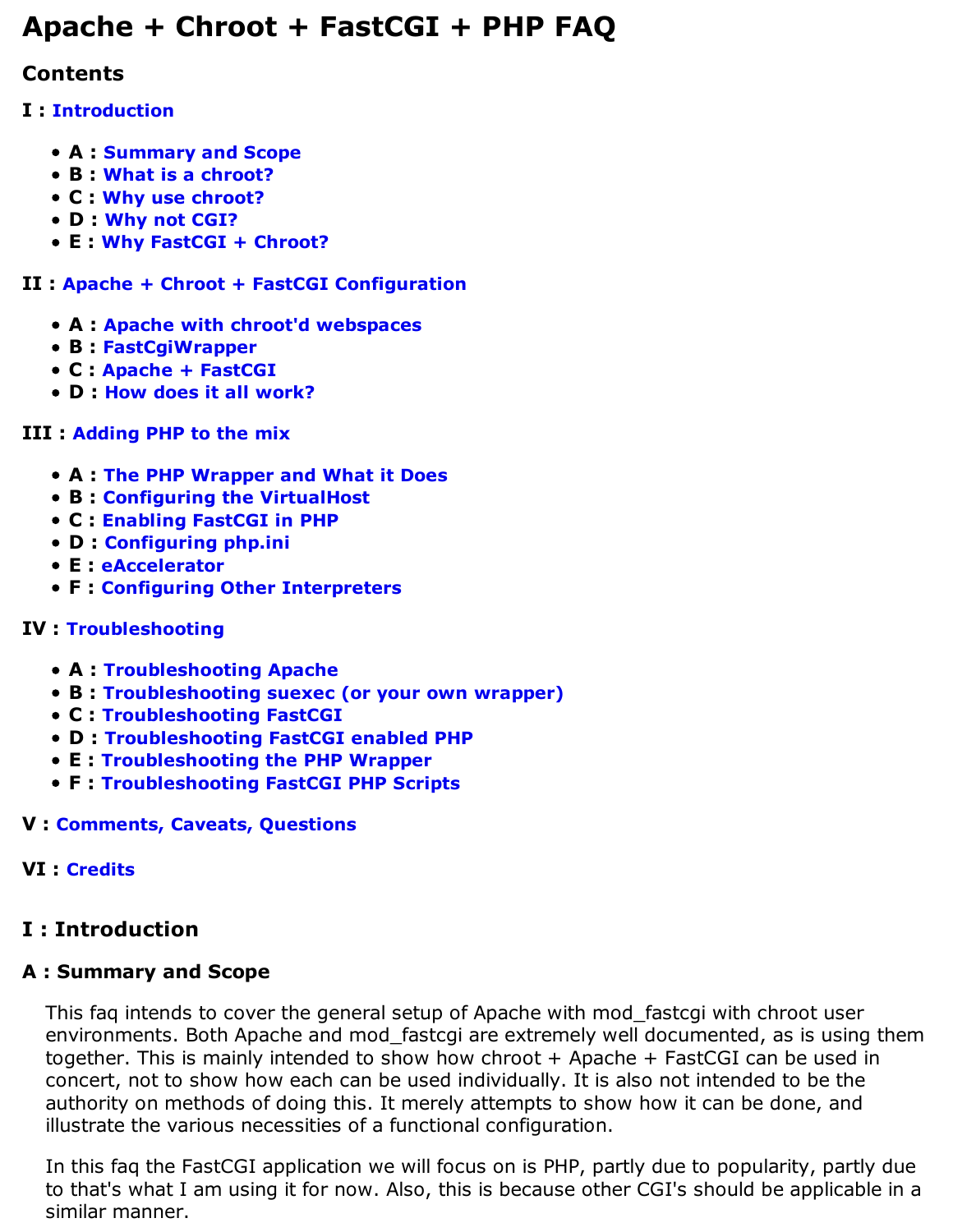#### **B : What is a chroot?**

From Wikipedia :

```
"A chroot on Unix operating systems is an operation which changes the root
 directory. It affects only the current process and its children. "chroot" itself 
can refer to the chroot(2) system call or the chroot(8) wrapper program.
A program that is re-rooted to another directory cannot name files outside that
 directory. This provides a convenient way to sandbox an untrusted, untested or
 otherwise dangerous program. It is also a simple kind of jail mechanism." 
-- http://en.wikipedia.org/wiki/Chroot
```
#### **C : Why use chroot?**

Mainly security. In a couple different ways, first it segments your users from one another. If user X "chmod 777"'s all his files, he is still protected from user Y. User Y's scripts are chroot()'d when they run, his ssh or telnet is chroot()'d when he logs in. He can only see and interact with his own mini-environment.

This segmentation is not just a positive for user to user problems. It can prevent a single breach from becoming larger. For instance, our troublesome user Y writes a script with a security flaw that allows upload and execution of files. Or perhaps he just installs a faulty script. A malicious client visits user Y's site and uploads files and executes them, he is running as user Y, and he may be able to damage user Y's files. However, user X, from the previous example, is still safe, so are our system files that might have allowed privilege escalation.

Chroot is **not** the absolute in security, but I have seen one site get defaced and exploits uploaded that were never able to gain privileges because of the chroot environment.

#### **D : Why not CGI?**

The way I initially was using Apache with chroot environments was with CGI. Using the binfmt misc module, we could set all .php scripts to execute with /usr/bin/php. Thus, inside each chroot existed a /usr/bin/php. For instance, /www/host.com/usr/bin/php or however you have defined your chroot VirtualHosts.

Apache would call suexec, which would chroot to the user passed to it from Apache's VirtualHost directive; it would then execute the PHP script, which would in turn call the interpreter /usr/bin/php. Hashbang (#! /usr/bin/php) at the top of the script achieves the same effect, binfmt\_misc just saves your users a step).

There are several drawbacks to this scenario. The main being that, every time a script is called, PHP must load itself up into memory, process the script, output the result, and tear down. This is a lot of overhead for one script. Try Apache benchmark with 10 concurrent requests, and watch the CPU load as each PHP process executes. It is quite a load on the system, and it is also very slow compared to mod\_php or FastCGI.

This leads us to several of the "PHP accelerators" out there, such as APC and eAccelerator. These will not work in CGI mode, because they try to cache compiled scripts in memory, however, as each CGI starts and stops for every script, there is no way to retain storage in the system's memory. This is another major drawback because these accelerators can offer quite an improvement in speed, through less disk access and less cpu cycles needed for each script.

Another speed improvement can be gained with persistent MySQL connections. However, as with the accelerators, nothing can be retained in memory, so persistent connections are not possible when using PHP as CGI.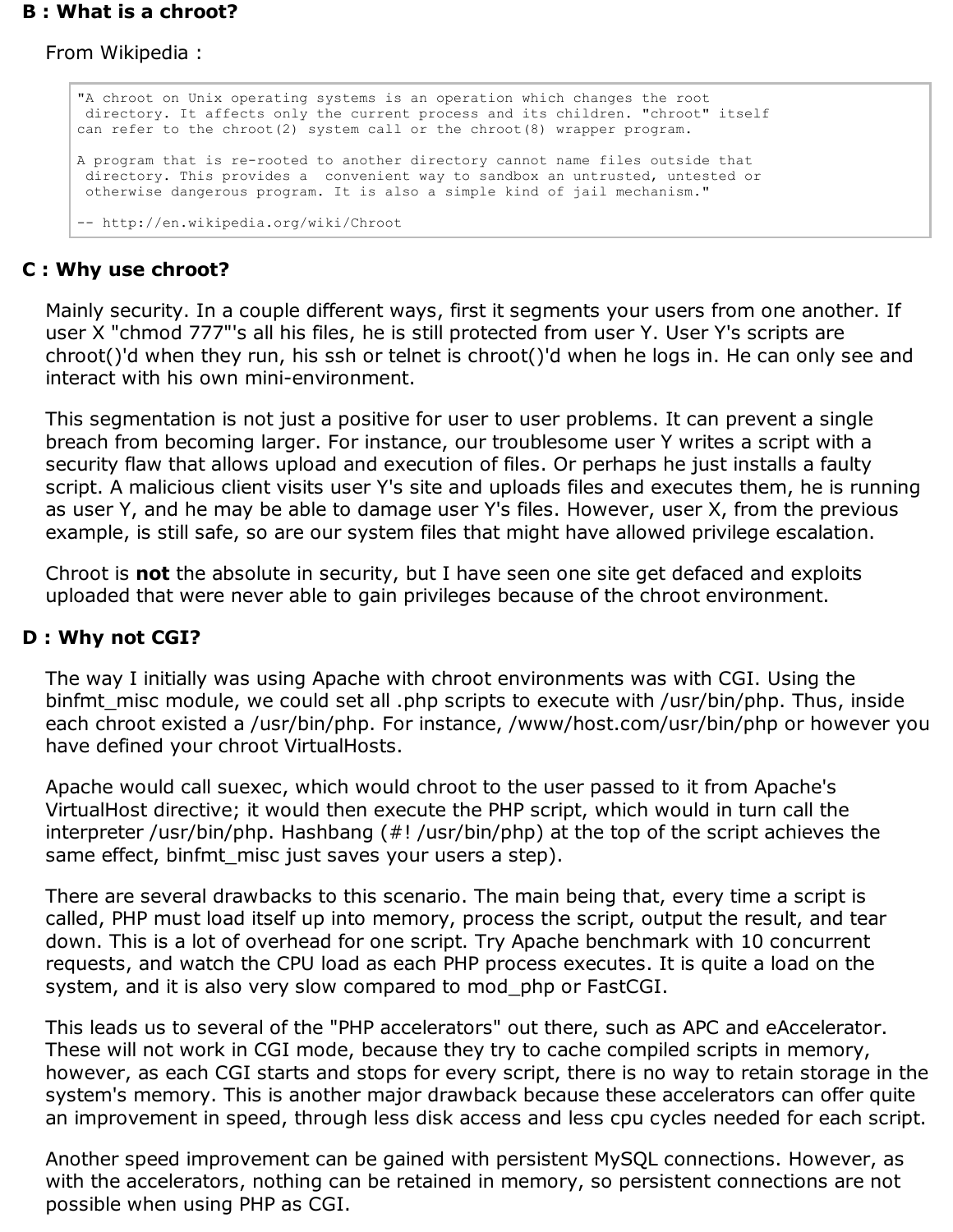All these are major drawbacks to running PHP, Perl, Python or anything as a CGI. In almost every category they are slower, require more CPU and memory, and make serving a large number of requests nearly untenable. The next section will cover how FastCGI eliminates all these problems, greatly improves performance, yet still maintains the advantages of the chroot environment.

### **E : Why FastCGI + Chroot?**

First of all, mod\_fastcgi spawns an application called "fcgi-pm" (FastCGI Process Manager), it in turn spawns the persistent FastCGI enabled application. Fcgi-pm pipes information back and forth between Apache and the FastCGI enabled application.

This way, only one running process is needed to execute PHP scripts, where previously we needed one CGI application running for each script that was processing. This saves on CPU, speed, and memory, since the binary is preloaded, and ready to process scripts.

Also, as discussed above, since it is persistent in memory, eAccelerator or APC will work with it, caching compiled scripts in memory. Thus, Eliminating compile time and disk access. Persistent MySQL connections will also function correctly with this setup.

These are all major improvements in CPU usage and speed of application of scripts. Speed improvement is dependent on the script, but the faster it executes and gets out of the way, the faster the next request can be processed.

As to the chroot, before we had the advantages of the security of segmenting users from users, as well as users and clients from other users and their clients. With FastCGI the process is very similar to chroot'ing with Apache. FastCGI provides for a wrapper that will execute the interpreter, in this case PHP.

Depending on your wrapper, it will run the FastCGI PHP process as the user specified in the VirtualHost directive as well as chroot'ing the FastCGI enabled process to their web space. There are chroot suexec wrappers out there that you can use if you do not already have one.

# **II : Apache + Chroot + FastCGI Configuration**

# **A : Apache with chroot'd webspaces**

As mentioned above, Apache allows for a wrapper when it runs CGI applications. You can specify the UID and GID of the user for the CGI to run as in the VirtualHost directive. Finding the proper location to chroot to is the wrapper's job. The suexec wrapper always runs as root, no matter who calls it. When called it chroot's itself to the calling user's directory, then drops privileges to that user, closes the file descriptor for the log file, and then runs the CGI in the chroot environment. Again, the user is passed from the VirtualHost Directive, which looks like this :

```
<VirtualHost x.x.x.x:80>
        ServerName www.host.com
        ServerAdmin user@host.com
       SuexecUserGroup "user" "group"
        ...
</VirtualHost>
```
I use chrootssh (**http://chrootssh.sf.net**) which allows for ssh sessions to be chroot'ed as well. It looks for "/./" in the user's home dir path specified in /etc/passwd.

For instance, in /etc/passwd it looks like this :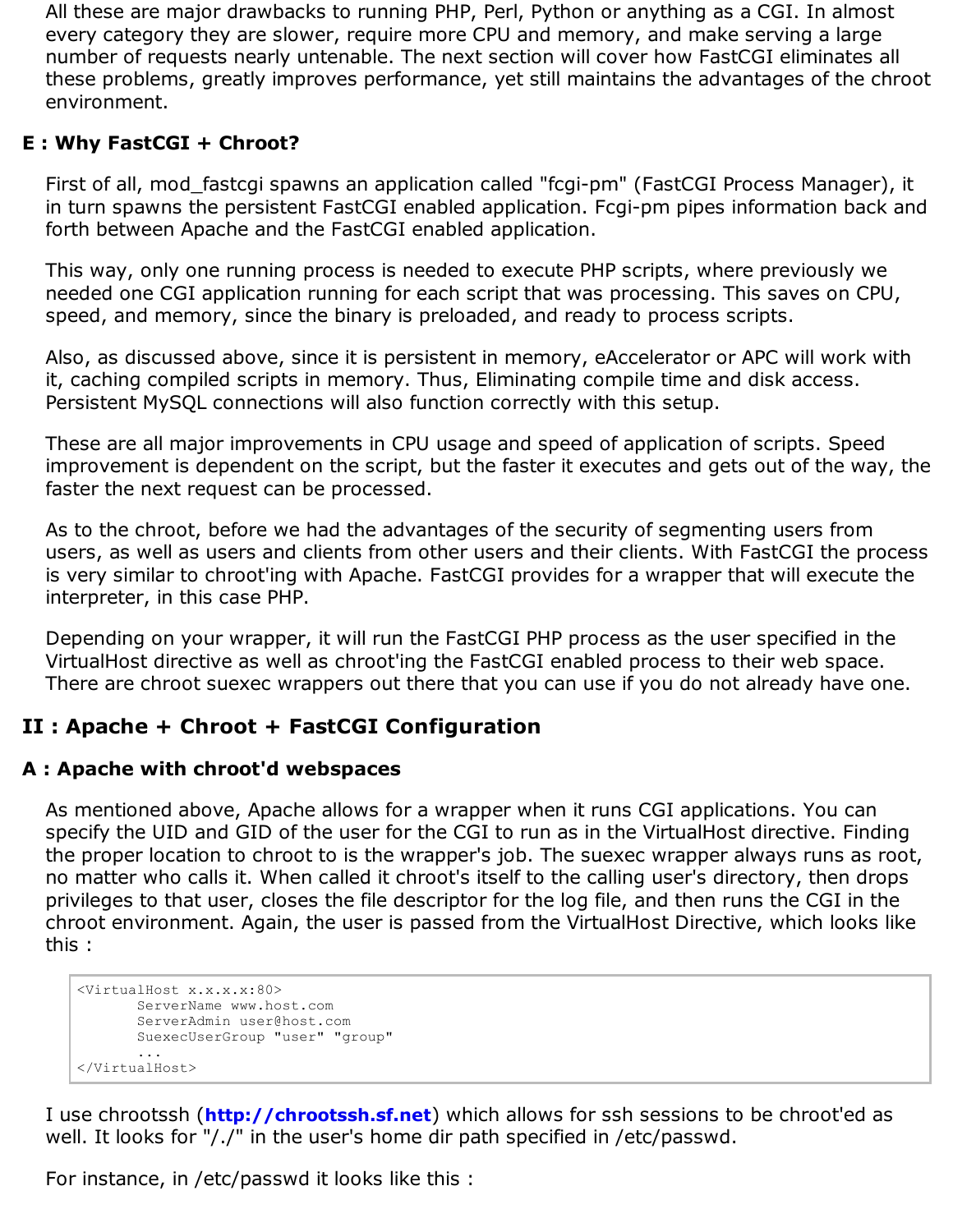The Suexec wrapper then gets the home directory and uses "/./" to find where it should chroot() to. (Basically, it finds "/./" in the user's path, terminates the string there, and uses it as the chroot path. This should be a simple modification to your Apache and FastCGI wrappers if you know basic C.)

This way you can have :

domain\_user:x:UID:GID:USER\_NAME:/www/h/o/host.com/./users/domain\_user:/bin/bash

And domain user exists within the same chroot, so you can have multiple users for each VirtualHost, with their own home directories, yet separated from other domain's users. This way a website can have several real users, giving the domain administrator the ability to add other users. They can share the same GID as well, and quotas can be applied to the user, and over the whole domain.

But this all just depends on how you set up your system.

I don't want to go too in-depth into suexec and Apache, because they have very detailed documentation already :

Suexec information for Apache 1.3 : **http://httpd.apache.org/docs/1.3/suexec.html** Suexec information for Apache 2.0 : **http://httpd.apache.org/docs/2.0/suexec.html**

#### **B : FastCgiWrapper**

Just like Apache, FastCGI allows for a wrapper for execution of the FastCGI enabled applications. It will probably be very similar to Apache's wrapper, but there are two main differences between Apache's wrapper and FastCGI's wrapper.

First, the FastCGI application, in this case PHP, will most likely not be owned by the user. It will be owned by root, but does not have to be. By default, Apache's suexec wrapper checks for the proper ownership on a file before it is executed. This check will have to be disabled to allow a non-user owned FastCGI version of PHP to run. Also, since it will be owned by someone else, that means it will be writable by someone else, most likely root. So the checks for ownership, group writable and user writable files will have to be disabled. This will allow suexec to execute the wrapper even though it is owned by root and writable by root.

Secondly, the wrapper is only executed when an fcgi-pm (FastCGI process manager) needs to start a process, not for every CGI script that runs. This won't make a large amount of difference to you, but it is good to keep this in mind when troubleshooting your wrapper. Once it has started a FastCGI process to handle requests for scripts, it won't run again until you need a new FastCGI process, or until Apache is restarted, which necessitates the creation of a new process, since they are all terminated when Apache is terminated.

(For install information, **http://www.fastcgi.com**)

Note : Some people have requested I provide my wrapper. The main problem with this, is that I have a pretty unique wrapper and I had modified it heavily to allow specific things about my setup to work. The changes that need to be made have been enumerated above.

But for those who are interested, Gasior has made **his wrapper available here.** It is a modification of sbox (**http://stein.cshl.org/software/sbox/**).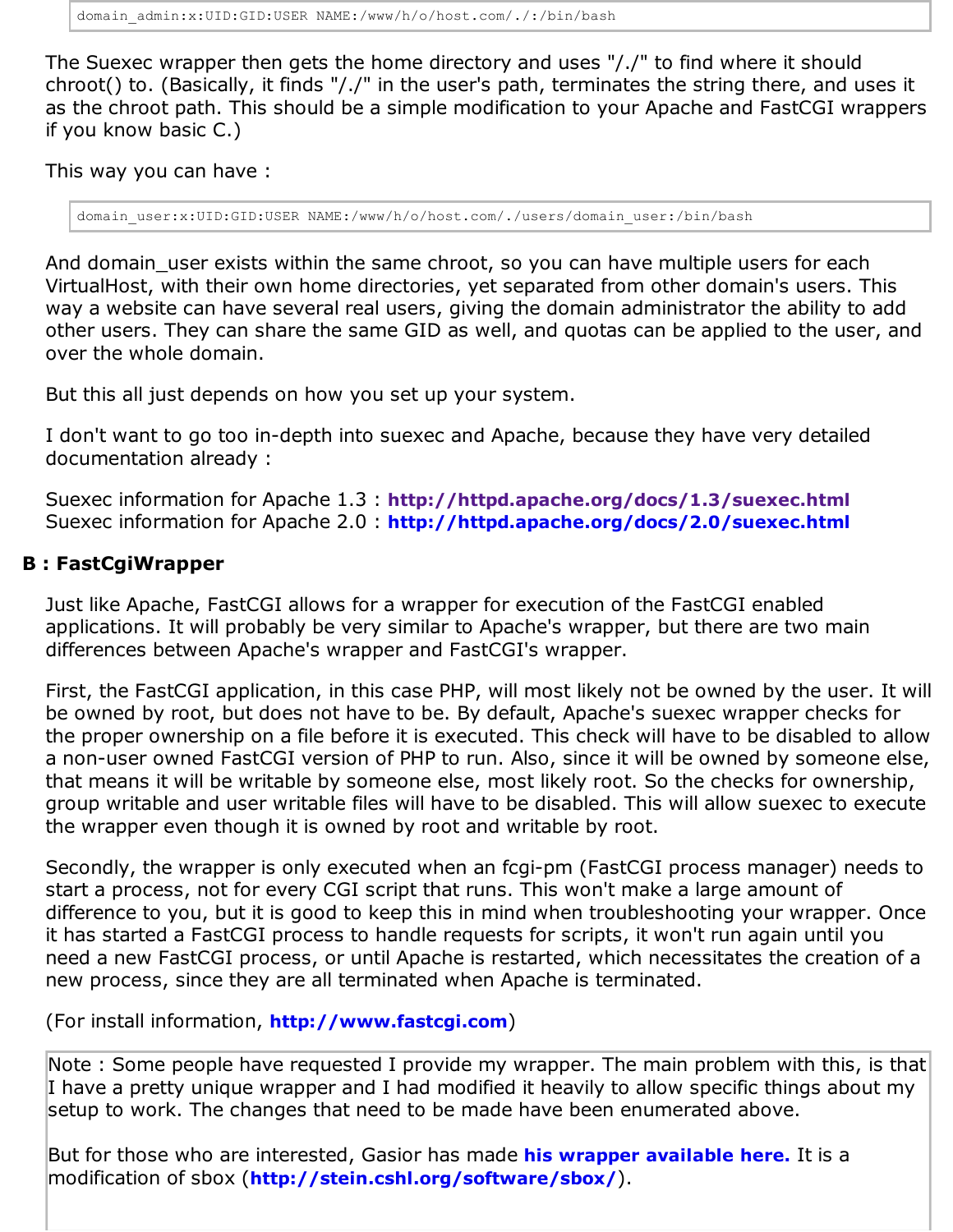Hopefully this and the information this FAQ provides will allow you to adjust an existing chroot wrapper to your FastCGI configuration. I strongly suggest that you get your setup working as CGI (Apache + Suexec + Chroot) first. **Then**, install mod\_fastcgi and work on getting a working wrapper and functional setup. It's much easier to do it in this order, and much less overwhelming. Also, refer to section **IV-B for FastCGI wrapper troubleshooting tips**.

#### **C : Apache + FastCGI**

The specific VirtualHost directive for Apache and Fastcgi is covered below. In general, all you need in httpd.conf is to specify the wrapper :

```
<IfModule mod_fastcgi.c>
    FastCgiWrapper /usr/local/apache2/bin/suexec-fcgi
</IfModule>
```
As mentioned above, this instructs fcgi-pm to call this wrapper when it executes the FastCGIcompiled PHP binary to process scripts.

More detailed information about FastCGI configuration parameters can be found here : **http://www.fastcgi.com/mod\_fastcgi/docs/mod\_fastcgi.html**

#### **D : How does it all work?**

Before we get deeper into the specifics of the configuration, let us look at how all these pieces will work together. The best way I can describe this process is to show a simple version of the flow between applications. It's far more detailed, and really beyond me, to give a technical examination of how requests flow back and forth over multiplexed pipes. However, if you require such information, it is available at FastCGI's site (**http://www.fastcgi.com**).

These illustrations assume we are running Apache + PHP + mod\_fastcgi and a FastCGI wrapper which chroots users to their own chroot environments.

First, an incoming request for a PHP script with no running FastCGI process to process it (i.e. fcgi-pm will have to start it) :

[web client] -> [Apache] -> [mod fastcgi] -> [fcgi-pm] -> [FastCgiWrapper] -> [PHP wrapper] -> [PHP'

Note : The [PHP wrapper] and [PHP's process manager] steps are optional, and are discussed more in **section III-A**. This wrapper sets environment variables that instruct PHP to spawn and manage its own worker applications, instead of letting fcgi-pm manage the workers directly.

Letting FastCGI manage applications directly would look more like this :

[web client] -> [Apache] -> [mod\_fastcgi] -> [fcgi-pm] -> [FastCgiWrapper] -> [PHP worker]

Both methods of configuration basically send data back to the client the same way, back to mod\_fastcgi and back to Apache out to the client.

If the [fastcgi-compiled PHP] or [PHP wrapper] process is already running, fcgi-pm determines which running process is the correct one to handle this request, and forwards it there, it then reads back the response and sends it through Apache, back to the client.

# **III : Adding PHP to the mix**

# **A : The PHP Wrapper and What it Does**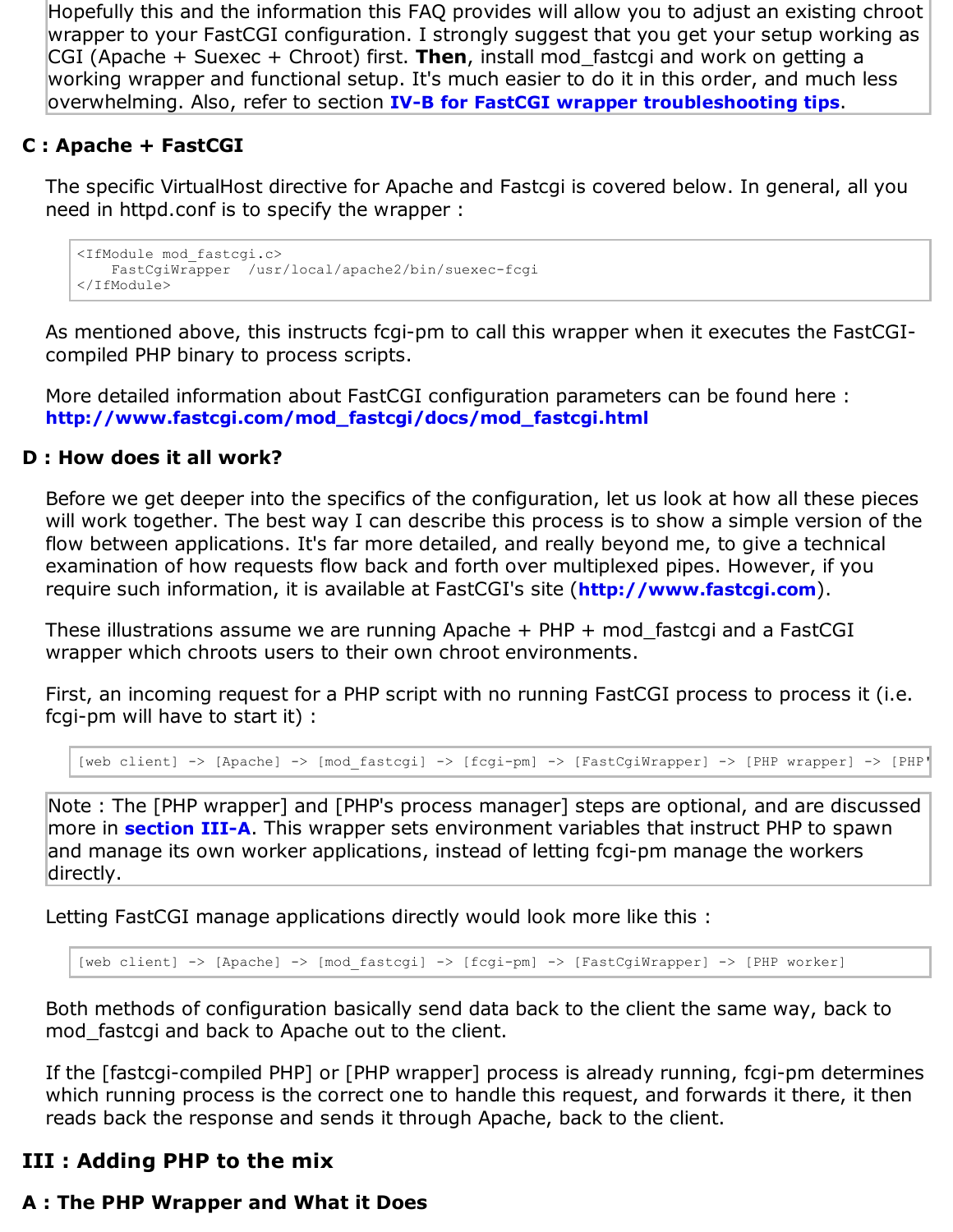The php-wrapper is a bash script that sits inside the VirtualHost's chroot directory. It allows us to set environment variables before FastCGI enabled PHP is run. There can be two if you plan to use PHP4 and PHP5. Php-wrapper and php5-wrapper. The "exec /usr/bin/php-fcgi" line is the only one that needs to change between the two, for instance :

```
===== php-wrapper ====#!/bin/sh
PHP_FCGI_CHILDREN=3
export PHP FCGI CHILDREN
PHP_FCGI_MAX_REQUESTS=2000
export PHP_FCGI_MAX_REQUESTS
exec /usr/bin/php-fcgi
======= END php-wrapper ======
```
#### And for PHP5 :

====== php5-wrapper ====== #!/bin/sh PHP\_FCGI\_CHILDREN=3 export PHP FCGI CHILDREN PHP\_FCGI\_MAX\_REQUESTS=2000 export PHP\_FCGI\_MAX\_REQUESTS exec /usr/bin/php5-fcgi ======= END php5-wrapper ======

This way you can specify how many "workers" you need for each VirtualHost and how many requests each should handle. If you have a wrapper that looks like this (or no wrapper at all and you call php-fcgi directly from the VirtualHost directive) :

```
======= php-wrapper ======
#!/bin/sh
PHP_FCGI_MAX_REQUESTS=2000
export PHP_FCGI_MAX_REQUESTS
exec /usr/bin/php-fcgi
======= END php-wrapper ======
```
Then, fcgi-pm will only spawn a PHP process to be a "worker." There will not be a PHP process manager that handles spawning multiple workers. This does work, but it is not ideal, because PHP manages it's workers better than fcgi-pm does, at least in my limited experience. The workers are set to "die" after so many requests, this requires fcgi-pm to restart them, but fcgi-pm is not expecting them to die too quickly, or at all until it signals termination. It's much more stable to let PHP be the process manager of its own children.

Note : In older versions of PHP (before 4.3.0) PHP is **always** the process manager, and does not start directly as a worker from fcgi-pm. In PHP 4.3.0 and above, if there is no PHP\_FCGI\_CHILDREN environment variable, it defaults to 0. Therefore, PHP always starts as a "worker," letting whatever process that called it handle the process management. Which in this case is FastCGI's process manager, fcgi-pm. This is not a very stable way to manage PHP processes, and it is much wiser to set the PHP\_FCGI\_CHILDREN variable!

The choice is really yours. On my low traffic VirtualHosts, I just let fcgi-pm handle php-fcgi processes. On some of the higher traffic ones, I let PHP manage its own processes and assign several "workers." It appears that each worker takes requests in a round-robin fashion (so far as I could tell strace'ing them.) Thus, if you have three workers, every third request will hit the same worker.

It all depends on your system resources and what you want to do. But, if you use the wrapper, you can have it both ways. Each VirtualHost can be individually configured. The wrapper allows for more flexibility, you only gain configuration ability and don't lose anything.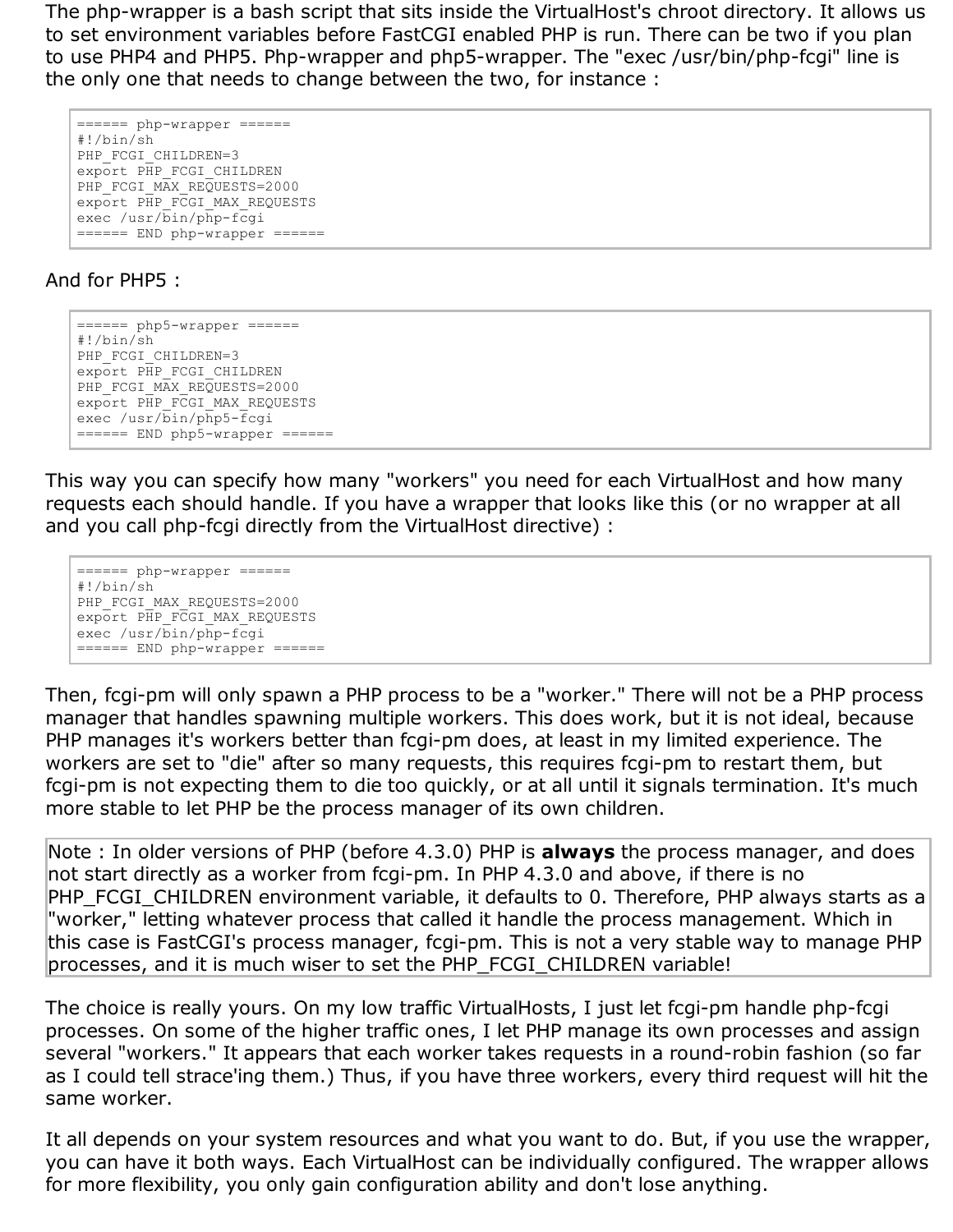#### **B : Configuring the VirtualHost**

Really, this is part of setting up Apache, but most likely your VirtualHost is working the way it is now. So, really all the additions to it will be FastCGI related, and in this case, PHP related.

I found this to be one of the most confusing parts of setting up FastCGI, there appears to be numerous ways to do this.

But the way I have settled on at the moment is this. In the chroot, the FastCGI-compiled PHP4 process is located at /www/h/o/host.com/usr/bin/php-fcgi. PHP5 is here /www/h/o/host.com /usr/bin/php5-fcgi. The wrapper for PHP4 and PHP5 is, respectively, php-wrapper and php5-wrapper.

Of course, you will need the SuexecUserGroup line mentioned above, but since I was using that already, I just left it there. Basically, I took my existing VirtualHost config, and added this section to it :

```
######### FASTCGI ########
<IfModule mod_fastcgi.c>
    ScriptAlias /cgi/ /www/h/o/host.com/usr/bin/
    AddHandler php-fastcgi .php
    AddHandler php5-fastcgi .php5
    <Location /cgi/php-wrapper>
        SetHandler fastcgi-script
    </Location>
    <Location /cgi/php5-wrapper>
         SetHandler fastcgi-script
    </Location>
    Action php-fastcgi /cgi/php-wrapper
    Action php5-fastcgi /cgi/php5-wrapper
    AddType application/x-httpd-php .php
    AddType application/x-httpd-php .php5
</IfModule>
######### END FASTCGI ########
```
Note : It is possible to change php-wrapper to php-fcgi, which is what I call the PHP FastCGIenabled binary, and run it directly. However, in the newer versions of PHP, it will only be a "worker" and fcgi-pm will be it's process manager. Refer to **section III-A** above for more information, it's recommended to use a wrapper for php-fcgi.

This way, if I ever decide to comment out LoadModule for FastCGI, the VirtualHosts just default back to CGI mode, because of the <IfModule mod\_fastcgi.c> </IfModole> check.

But it sets "fastcgi-script" as the handler for the PHP binaries, this means when \*.php is called, the handler is set to php-fastcgi, it's action is to load /cgi/php-fcgi which is an alias of /www/h /o/host.com/usr/bin/php-fcgi. (You need the full path, because at this point we have not chroot'ed yet.) This causes fcgi-pm to execute the php-wrapper, which sets environment variables and executes php-fcgi. It opens the pipes and uses php-fcgi to process .php scripts.

The FastCGI FAQ also covers this in greater detail : **http://www.fastcgi.com/docs/faq.html**

#### **C : Enabling FastCGI in PHP**

This is just about the easiest part. Basically, with all your current configuration options, just add "--enable-fastcgi". This builds the sapi CGI PHP binary with FastCGI capabilities. It should be located in <php\_source\_dir>/sapi/cgi/php after build. Type "./php -v" in the ./sapi/cgi directory to verify that it is built with FastCGI, you should see :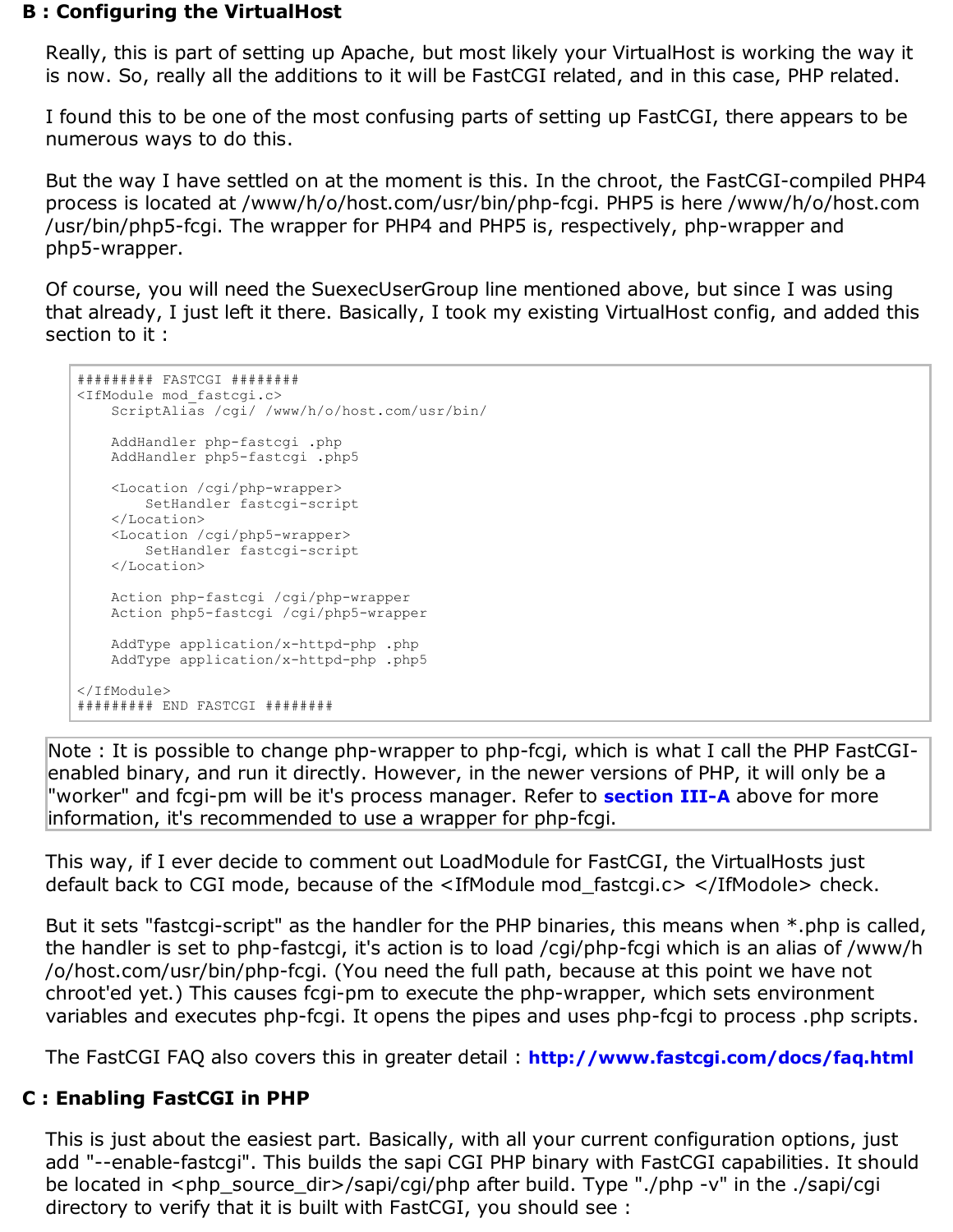The text "cgi-fcgi" is what we are looking for. Now when it's called by fcgi-pm, it will be ready to process FastCGI requests!

Note : Getting a little off topic, but it's useful to "strip" binaries that are going to be placed into many chroots. It can reduce their size significantly. Please 'man strip' for further information. Generally just 'strip <binary>' is all you need. Check size before and after and you will see how much of a difference it can make when multiplied over many chroot environments.

I renamed mine php-fcgi, so that I could continue to keep the standard "php" binary. This way, if I turn off FastCGI, requests are still served using "/usr/bin/php" because of the binfmt\_misc kernel module. However, this may differ in configuration, but no matter how you do it, it would probably be best to leave a copy of the regular CGI PHP. This way you can have some VirtualHosts on FastCGI and some on regular CGI. Or you can move each site over to FastCGI one by one by simply changing the VirtualHost directive as specified above.

Of course, if you are new to chroot environment's this will be considerably more complex, this URL gives an overview as well as links to information on how to build a chroot : **http://en.wikipedia.org/wiki/Chroot**

#### **D : Configuring php.ini**

There are two things that **MUST** be set in php.ini in order for this configuration to work. They are vital to chroot working correctly with FastCGI :

First is "doc\_root." In our current setup, our chroot is at /www/h/o/host.com/ our web space is at /www/h/o/host.com**/html**.

So, we must set :

doc\_root = "/html"

We do this because FastCGI does not know our wrapper is chroot'ing, it sends all the full paths through the pipe to the php-fcgi process. Setting doc\_root to the path inside the chroot allows PHP to find the scripts in the correct location : /html/file.php

Otherwise, php-fcgi will try to open /www/h/o/host.com/html/file.php, and since it is running in a chroot environment, that path does not exist. The "/www/h/o/host.com" does basically not exist any longer for this process.

The second is :

```
cgi.fix pathinfo = 0
```
This keeps the correct paths we need for the scripts to be found under the chroot environment.

#### **E : eAccelerator**

As mentioned earlier in this FAQ, one of the advantages of FastCGI + chroot is that it allows you to use eAccelerator (**http://www.eaccelerator.net/**), which will provide a nice speed improvement to our scripts.

It stores compiled PHP scripts in memory, so it saves on CPU cycles due to repeated compiling of PHP scripts at every page load. It's a little off topic for this FAQ, but it's so simple to set up,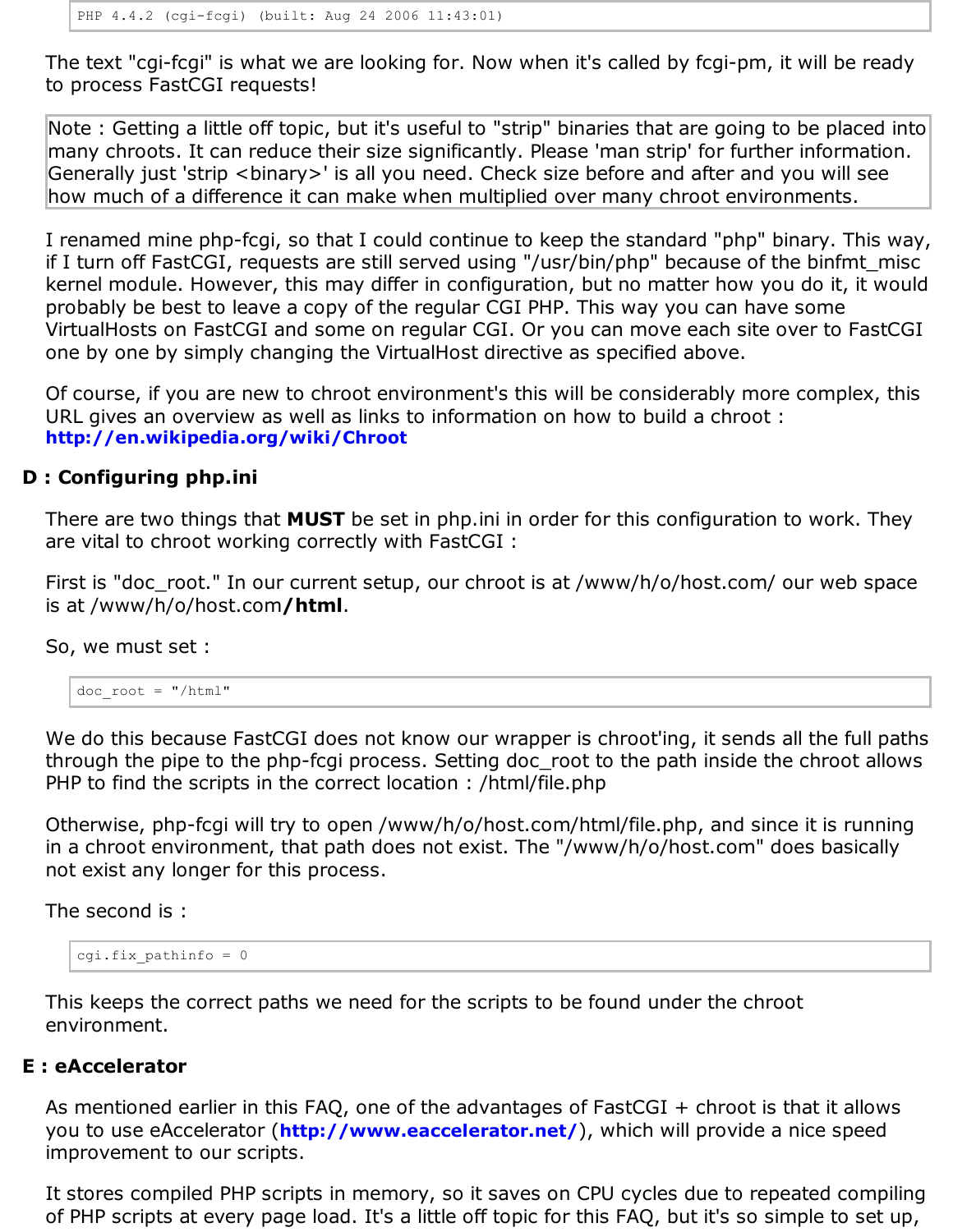that I will include it, since chroot  $+$  CGI PHP usually prevents it from working.

From here on, we will assume you have gone to **http://www.eaccelerator.net** and downloaded and compiled eAccelerator. They have detailed instructions and more options than I demonstrate here, so please read their documentation.

It's very simple to setup, first in /www/h/o/host.com/lib/ or wherever you have decided to store the libraries for the chroot :

[user@host /www/h/o/host.com/lib]\$ ls -al eaccelerator\* -rwxr-xr-x 1 root root 136232 Jul 28 11:46 eaccelerator5.so -rwxr-xr-x 1 root root 119912 Jul 28 11:46 eaccelerator.so

I have two separate php.ini's. One for PHP5 and one for PHP4, hence two different libraries for each to be included, in this case, we'll just look at the php.ini for PHP4 :

```
===== snippet from php.ini =====
[eAccelerator]
extension="eaccelerator.so"
eaccelerator.enable = "1"
;eaccelerator.log_file="/tmp/eaccelerator.log"
eaccelerator.shm size = "5"eaccelerator.debug = "0"===== end php.ini snippet =====
```
In the php.ini for PHP5 of course you would just set extension="eaccelerator5.so". Now load <? phpinfo();?> in a test PHP page and look for the "eAccelerator" section. You should see that it is now caching scripts in memory!

### **F : Configuring Other Interpreters**

I have only attempted PHP thus far. However, the system will stay the same. Basically, whatever interpreter or application you have just needs to be FastCGI compatible, and it will work in this same setup. It will need VirtualHost entries and have to exist inside the chroot, but the principles are the same.

# **IV : Troubleshooting**

#### **A : Troubleshooting Apache**

As always check Apache's error log, this is where mod fastcgi's messages will be. Where it is located depends on how you set it up. If you are thinking of installing Apache + chroot FastCGI, we should hope you already know where to find your log file.  $=$ )

Common issues with Apache could be caused by the VirtualHost configuration. However, whatever the problem with the configuration, the relevant error should be logged to error\_log.

If you are seeing any kind of segmentation fault, or any error that appears to be coming from Apache, this guide will definitely help : **http://httpd.apache.org/dev/debugging.html**

Sometimes when installing mod\_fastcgi, you may discover a totally unrelated problem that went unnoticed. Like a bad module that causes Apache children to segfault. Try to track down where the error is coming from before assuming FastCGI or PHP is causing it. It may just be that you discover an intermittent issue while spending a lot of time with your log files during the FastCGI install!

#### **B : Troubleshooting suexec (or your own FastCGI wrapper)**

First, be sure you have read the **FastCgiWrapper section** as it details the major differences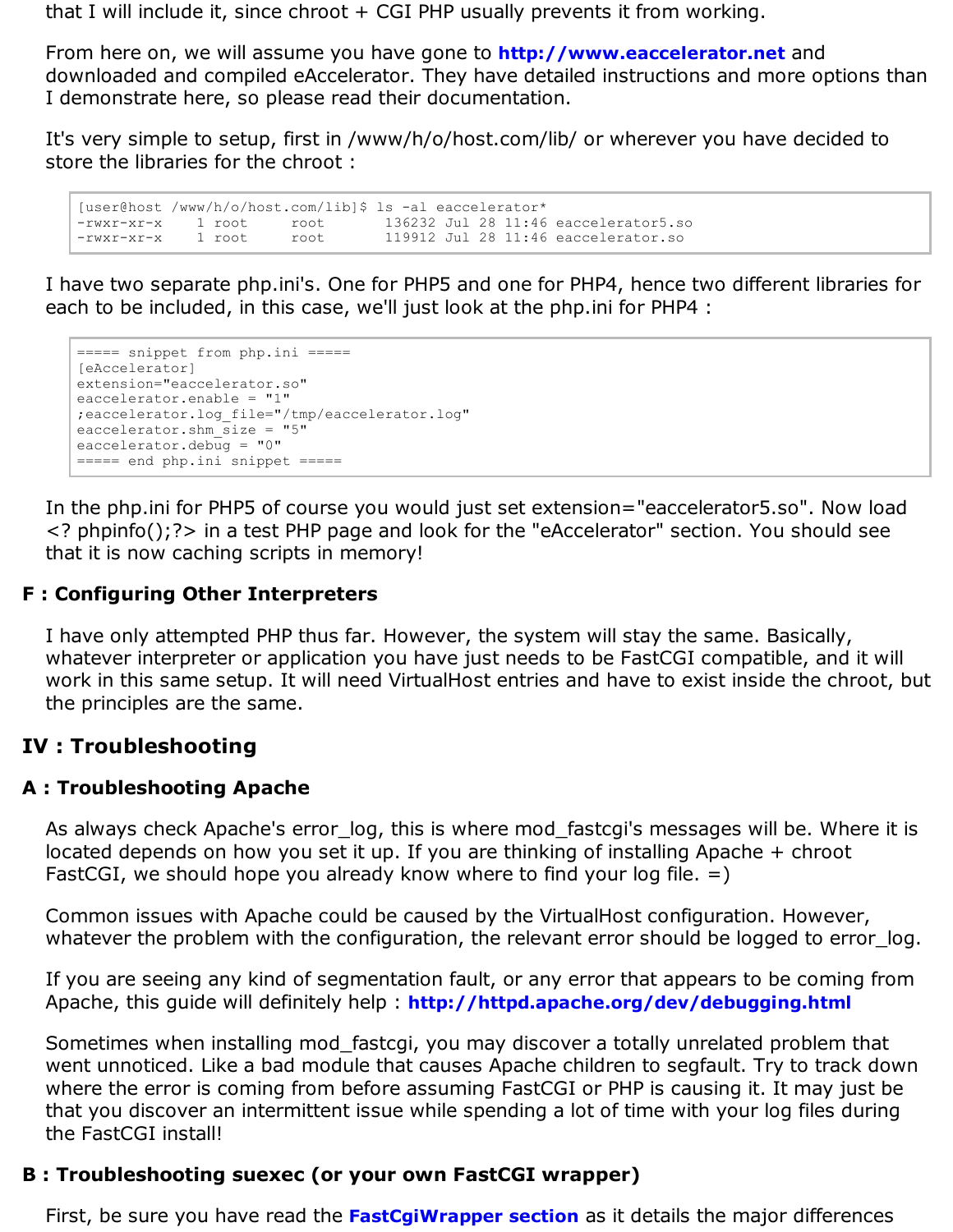between Apache's default suexec wrapper and the wrapper that you will use to initiate FastCGI enabled applications, like PHP. It is very similar to Apache's wrapper, but there are a handful of changes you must make in order for it to work.

This can be difficult because you can't simply run it from the console and test. I attempted to just use the same wrapper for FastCGI that I used with CGI, this resulted in problems. It can be difficult to trace.

You can strace the fcgi-pm process with a command like :

strace -s 2000 -ff -o /tmp/fastcgi -p <PID of fcgi-pm>.

This will follow all the child processes of fcgi-pm and write their strace to /tmp/fastcgi.<PID of process>.

Sometimes that can be useful, but what helped me the most was compiling a separate binary for FastCGI's wrapper, I called it suexec-fcgi. Then, I changed its log file to log to a separate file from your normal suexec binary, suexec-fcgi.log for instance.

Then, I used the mechanism it already had for logging (log\_err()) and put many log statements in it, before and after all the functions, etc. It takes a few minutes, but it's worth it when you look in suexec-fcgi's log file and see exactly where it is dying.

#### **C : Troubleshooting FastCGI**

As above, you can strace the fcgi-pm process, and that should tell you what it is trying to execute. But overall, I didn't have any problems with mod\_fastcgi itself, only with the wrapper and PHP.

#### **D : Troubleshooting FastCGI enabled PHP**

Again, strace works wonders, if your wrapper is working, but your script is not executing, try strace'ing it :

strace -s 2000 -p <PID of FastCGI-compiled PHP worker>.

You can see what data it is receiving and what script it is trying to execute, what environment variables are being sent to it. This can be very helpful in some cases.

#### **E : Troubleshooting the PHP Wrapper**

Is PHP running as a single worker? Or is it running as a process manager spawning multiple workers?

Here is the snipped output of "ps afxu". This should be what you see on your own system (I will explain below what we are seeing) :

| # ps axfu  |       |  |                |                  |             |  |    |       |      |                                    |
|------------|-------|--|----------------|------------------|-------------|--|----|-------|------|------------------------------------|
| $--snip--$ |       |  |                |                  |             |  |    |       |      |                                    |
| root       | 21955 |  |                |                  | 7884 2840 ? |  | S  | Aug29 |      | $0:00$ /usr/local/apache/bin/httpd |
| nobody     | 764   |  |                | 7880             | 2768?       |  | S  | 12:15 | 0:00 | /usr/local/apache/bin/fcqi-        |
| 1007       | 775   |  | $\overline{2}$ | 12592            | 2320        |  | SN | 12:15 | 0:00 | /usr/bin/php-fastcqi               |
| 1007       | 776   |  |                | 0.5 13480 5564 ? |             |  | SN | 12:15 | 0:06 | /usr/bin/php-fastcgi               |
| 1007       |       |  | .8             | 15764 8644 ?     |             |  | SN | 12:15 | 0:07 | /usr/bin/php-fastcgi               |
| 1007       | 778   |  |                | 0.5 13452        | 5668 ?      |  | SN | 12:15 | 0:06 | /usr/bin/php-fastcgi               |
| 617        | 2109  |  | - 9            | 15104            | 9480?       |  | SN | 12:46 | 0:01 | /usr/bin/php-fastcgi               |
| 608        | 2902  |  |                | 16348            | 7712?       |  | SN | 13:11 | 0:03 | /usr/bin/php-fastcgi               |
| $--snip--$ |       |  |                |                  |             |  |    |       |      |                                    |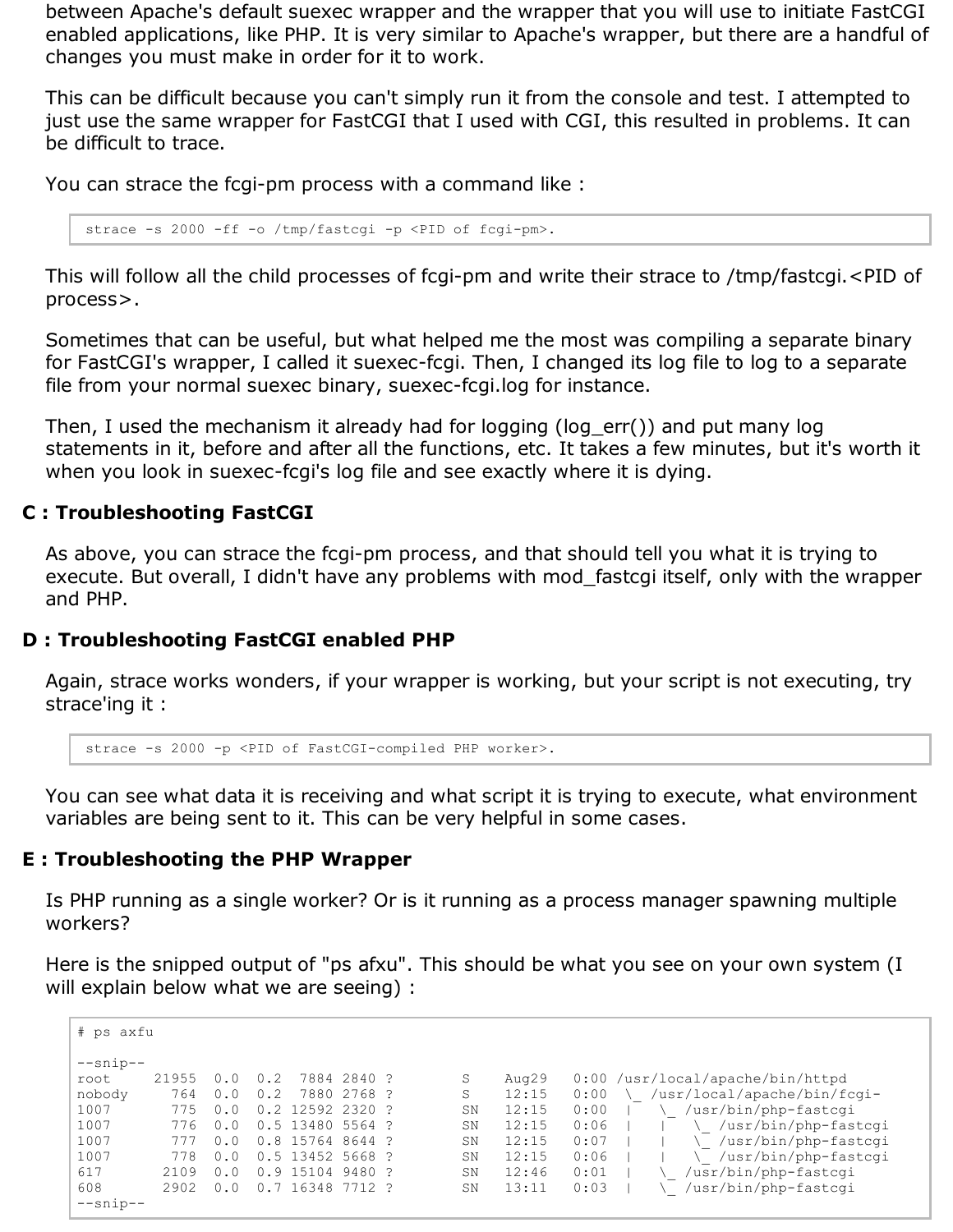Starting from the top, we can see Apache spawning fcgi-pm on PID 764.

For user 1007 (which corresponds to a VirtualHost), we see fcgi-pm spawning a PHP process on PID 775. This is the PHP process manager. The php-wrapper has set the environment variable PHP\_FCGI\_CHILDREN and thereby told it to spawn 3 workers, and we see them below it, in the tree, on PIDs 776,777 and 778.

The other users, UIDs 617 and 608, have not set PHP\_FCGI\_CHILDREN, therefore, when fcgi-pm executes PHP, it takes on the role of a single worker process, managed by fcgi-pm (FastCGI Process Manager).

#### **F : Troubleshooting FastCGI PHP Scripts**

I had relatively few problems with the scripts themselves. One issue I had involved how variables are passed to scripts. With regular CGI I was able to call URLs like http://www.host.com/index.php/page4. This seems to give me "No input specified." But that may be a problem specific to my server. Also, because FastCGI does not know we are chroot'ed and sends full paths to the PHP worker processes, sometimes it can throw off the environment variables. This may just be something you need to fix within your scripts. In this case, it would be much better to pass "page4" as a normal GET variable.

A similar issue I had was that on some sites I could call http://www.host.com/01, where "01" became a variable parsed out of the REQUEST URI and used inside index.php to load a file like "/html/content/01". However, since "/html/01" does not exist, the server gives a 404 error. The page still displays fine however, and you wouldn't know that there was an issue unless you viewed the headers.

The fix for this was sort of a workaround, there may be a better way, but if you create a mod\_rewrite rule for the non-existent file ("/01") as follows :

```
RewriteCond %{REQUEST_URI} ^/01$
RewriteRule ^{\wedge} (.*) $ /%1 [QSA, L]
```
Then Apache sees the file as existing, and returns a 200 status code. Even though the file does not exist and is just a variable used inside index.php to signify a file name to be included into the template.

The above example is really just poor design when working with PHP, but it may have applications where the design is not so poor, so I thought I would mention it.

But It couldn't hurt to make sure the headers and status codes are correct on your site. The browser can get a 404 error and still display the page properly and you wouldn't be able to tell in some cases. Firefox has a nice plugin called livehttpheaders, which you can get here : **http://livehttpheaders.mozdev.org/**. This is a great tool for making sure everything is working correctly. You can easily see everything the server is telling the browser and vice versa.

Another big thing to watch out for is mod rewrite rules. If you have a lot of them, make sure they are correct, they really need to be. I had some incorrect mod\_rewrite rules that appeared to work under CGI, but did not under FastCGI. Mostly because of the way scripts were called, such as the example above, calling /index.php/variable. This can all be fixed though, and definitely was not any flaw in anything except my mod rewrite rules.  $=$ )

**The best news is that some of the most popular PHP scripts (phpBB, Drupal, Invision Power Board) really had no issues at all. The vast majority of scripts will work perfectly, without any modifications.**